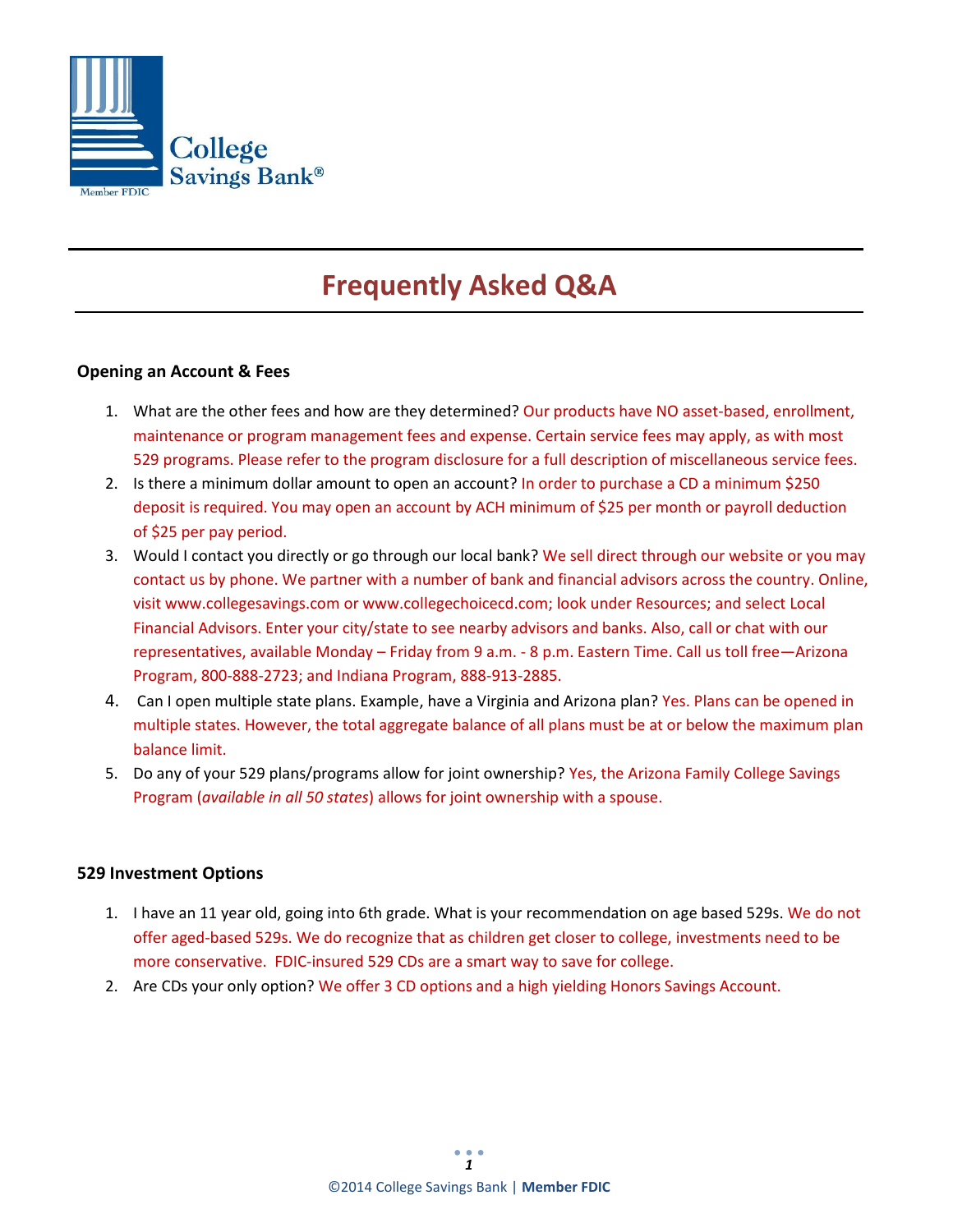## **Additional Account Deposits**

- 1. Can more than one adult or anyone contribute to the account? Yes. A person need not be an account owner to contribute. Our robust Online Gifting portal allows account owners to invite family and friends to contribute for multiple occasions throughout the year—Social Gifting via Facebook was recently launched.
- 2. Do additional deposits reset the CD term or does it still remain the same? Yes. CD rates and terms are subject to change for any new CD purchases. Refer to our website for current CD terms and conditions. www.collegesavings.com.
- 3. If we open a CD account with \$250, could we invest less than \$25 a month or skip a month if something unexpected comes up? Contributions are voluntary. While we accept contributions towards any new CD purchase at a low \$250, our ACH direct deposit minimum is \$25. Should you have an unforeseen circumstance and need to suspend a direct deposit, temporarily or permanently, you may do so without incurring a fee.
- 4. How do you accept additional deposits (monthly, annually, etc.)? We accept deposits by mail or online through Online Banking and Gifting portals, and e-Deposit options. Visit www.collegesavings.com.

# **FDIC, Rates, Terms and Penalties**

- 1. Can I obtain more than \$250,000 of FDIC insurance coverage? **Yes**. . For example, A child with two parents and four grandparents can obtain up to
- 2. \$1.5 million dollars in FDIC insurance with properly structured accounts. ( see our program Disclosure for details) For assistance, call 800-888-2723/888-913-2885- Are rates and terms disclosed on the website? Yes. Files are available for download from our website in the Literature and Forms section. Visit www.collegesavings.com or www.collegechoicecd.com.
- 3. Does the 10% premature distribution penalty apply for non-qualifying expenses if withdrawn before 59 ½? Unlike retirement plans, there's no age restriction associated with distributions from 529 plans.

# **CollegeSure CD®**

- 1. Should the CD Maturities coincide with anticipated attendance at college or graduate school? Yes. Maturities are available from 1- to 22-years. CDs should be timed to mature the year your child attends school. In most cases, CDs are subject to early redemption penalties for withdrawals prior to maturity.
- 2. What interest rate will I earn? CollegeSure CDs pay interest annually on July 31 each year. The interest rate is equal to the prior year's college inflation rate as measured by the College Board's Independent College 500 (IC500) index change less an issue margin, and is subject to a maximum interest rate which is equal to the first year's interest rate plus and interest rate cap. The interest rate on the CollegeSure CD is reset annually on July 31 based on the change in the IC500 index. The issue margin and the interest rate cap are determined on the contribution date. *For the past 25 years, the annual college inflation rate as measured by the IC500 index has ranged from a high of 14.35% to a low of 4.15%. For the academic year 2013-2014, the IC500 index was 3.82%*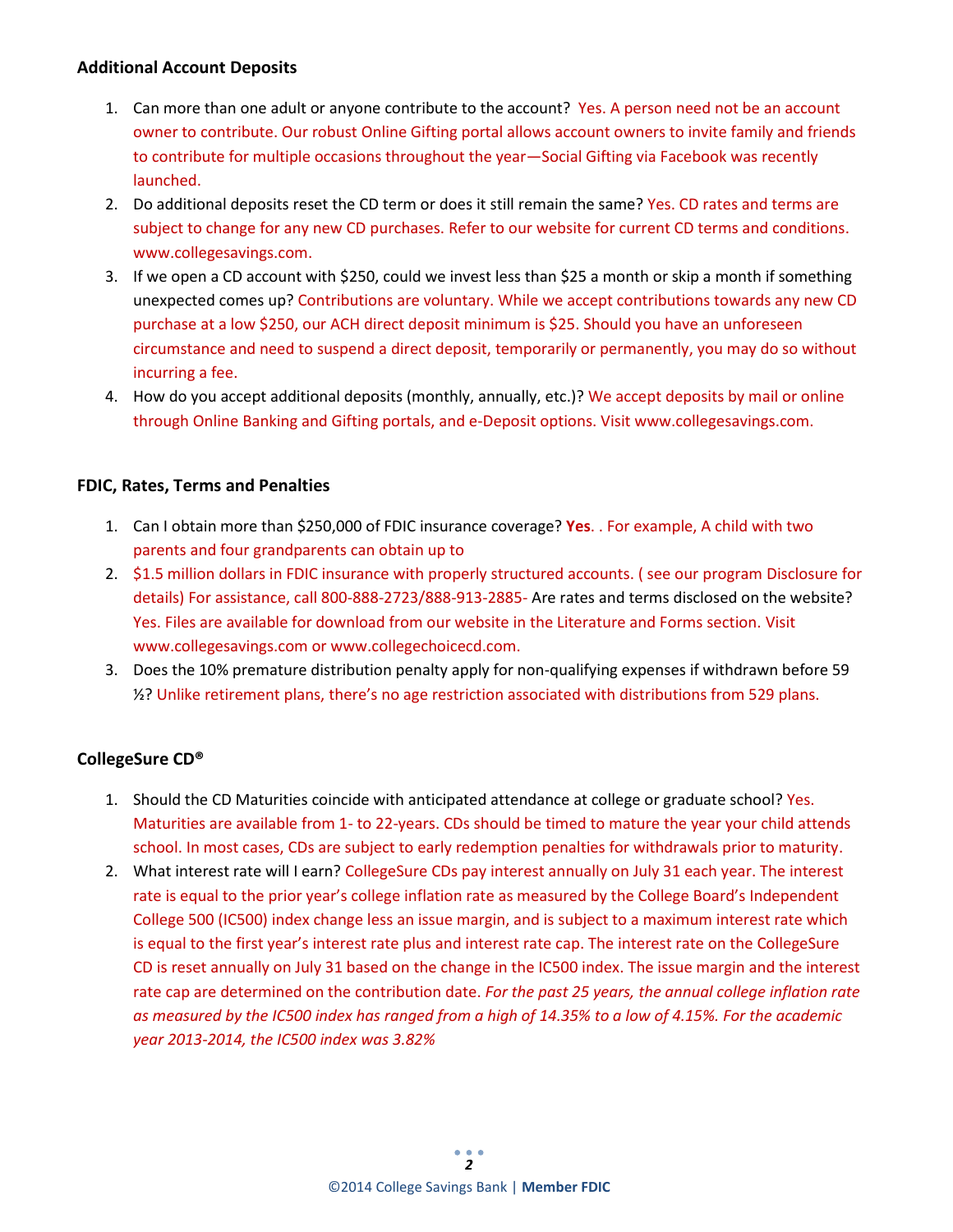## **InvestorSure CD®**

- 1. How does the InvestorSure CD work? The InvestorSure CD is a variable rate certificate of deposit indexed to the Standard & Poor's® 500 Composite Stock Index (S&P 500®) and FDIC-insured up to \$250,000 for accounts held in the same right and capacity. Unlike many investments, the InvestorSure CD does not risk principal. Should the value of the S&P 500 decline over the investment period, you will receive your full investment back at maturity. Investments held to maturity will also receive at least 70 percent of the average increase in the S&P 500 based upon specific a formula. InvestorSure CDs are issued exclusively by College Savings Bank. While historical rates of return are never a guarantee of future performance - if the InvestorSure CD was available, the previous 80 maturing CDs would have produced an average annual percentage yield (APY) of 3.29%. For more information, view the InvestorSure CD Terms and Conditions.
- 2. What interest rate will I earn? You'll earn an interest rate tied to the average increase in the S&P 500 and based on a formula. The chart on the InvestorSure CD Rates tab illustrates the historical average annual percentage yield for each InvestorSure CD issued during the time periods noted. *At maturity on August 3, 2014, our InvestorSure CD has generated an investment return of 39.42% over the past 5- year period with an annual percentage yield earned of 6.87%*

# **Fixed Rate CD®**

- 1. How does the Fixed Rate CD work? Fixed Rate CDs earn a fixed rate for the entire term of the CD (1- and 3-years), determined at the time the CD is opened. The rate will appear on your deposit confirmation along with the annual percentage yield (APY). The minimum initial contribution is \$250. Subsequent contributions are also \$250. Additional contributions may not be made to existing CDs but may be made into an existing Account to purchase new CDs offered by College Savings Bank. If you do not intend to contribute \$250 at one time, you may contribute \$25 per month through direct deposits from your bank or brokerage account, or \$25 per pay period using payroll deduction. Direct deposit contributions or payroll deductions are held in an Accumulator Account until the balance of your Account reaches \$250. Once the funds reach the \$250 level, they are used to purchase a Fixed Rate CD.
- 2. What interest rate will I earn? The APY is published online, select the Rates tab for current rates. Account Owners will receive the published interest rate on the Contribution Date, except for online deposits where the Account Owner will receive the APY applicable at the time of the day when the online application and funding are complete. If you prefer to mail in a check to fund the CD, the Account will be opened at the applicable interest rate for the term selected on the Contribution Date.